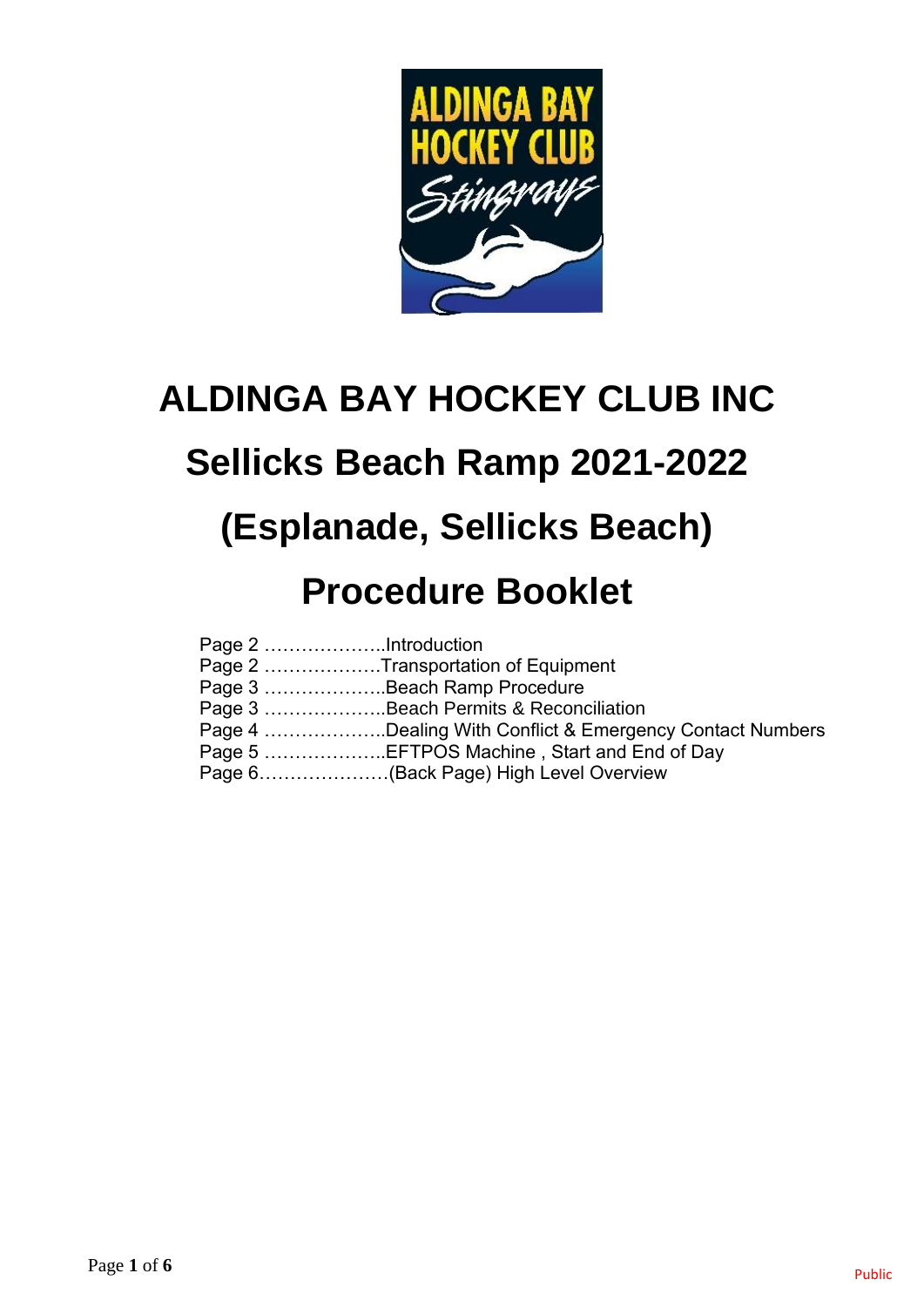### **INTRODUCTION**

- Aldinga Bay Hockey Club has been allocated fortnightly weekends starting Saturday 11<sup>th</sup> December 2021, concluding Sunday 6<sup>th</sup> March 2022 at Sellicks Beach Ramp (Esplanade, Sellicks Beach)
- List of items issued by City of Onkaparinga: (to be returned at end of season)
	- Tub: Numbered ticket books (for paying motorists)
		- 1 counter (for permit holders)
		- 2 high-vis safety vests
		- 1 cash bag
		- 2 pens
		- Incident notification forms
		- 1 date stamp
		- 1 volunteer beach ramp information folder
		- Sunscreen
		- Hand sanitiser
	- Loose: 2 x corflute beach ramp fee signs, 2 x witch's hats, 2 x candlestick bollards and bases
- All remaining items are property of Aldinga Bay Hockey Club and are to be returned at end of season
- The ramp will be operated on which temperatures at Noarlunga are forecast to be 25 degrees Celsius or above
- If temperature at Noarlunga reaches 38 degrees Celsius**, a Community Safety Officer will contact and liaise with Melissa Shrive (Coordinator) and a decision will be made whether it is safe to remain at the ramp**

## **TRANSPORT OF EQUIPMENT**

- Ramp attendants will pick up all equipment morning of from Deb and Steve Quick's residence: 3584 Main South Road, Aldinga Beach (opposite the Olive Farm)
- Ramp attendants will pack up and drop off all equipment at Deb and Steve's at the end of each day



**Quick** Residence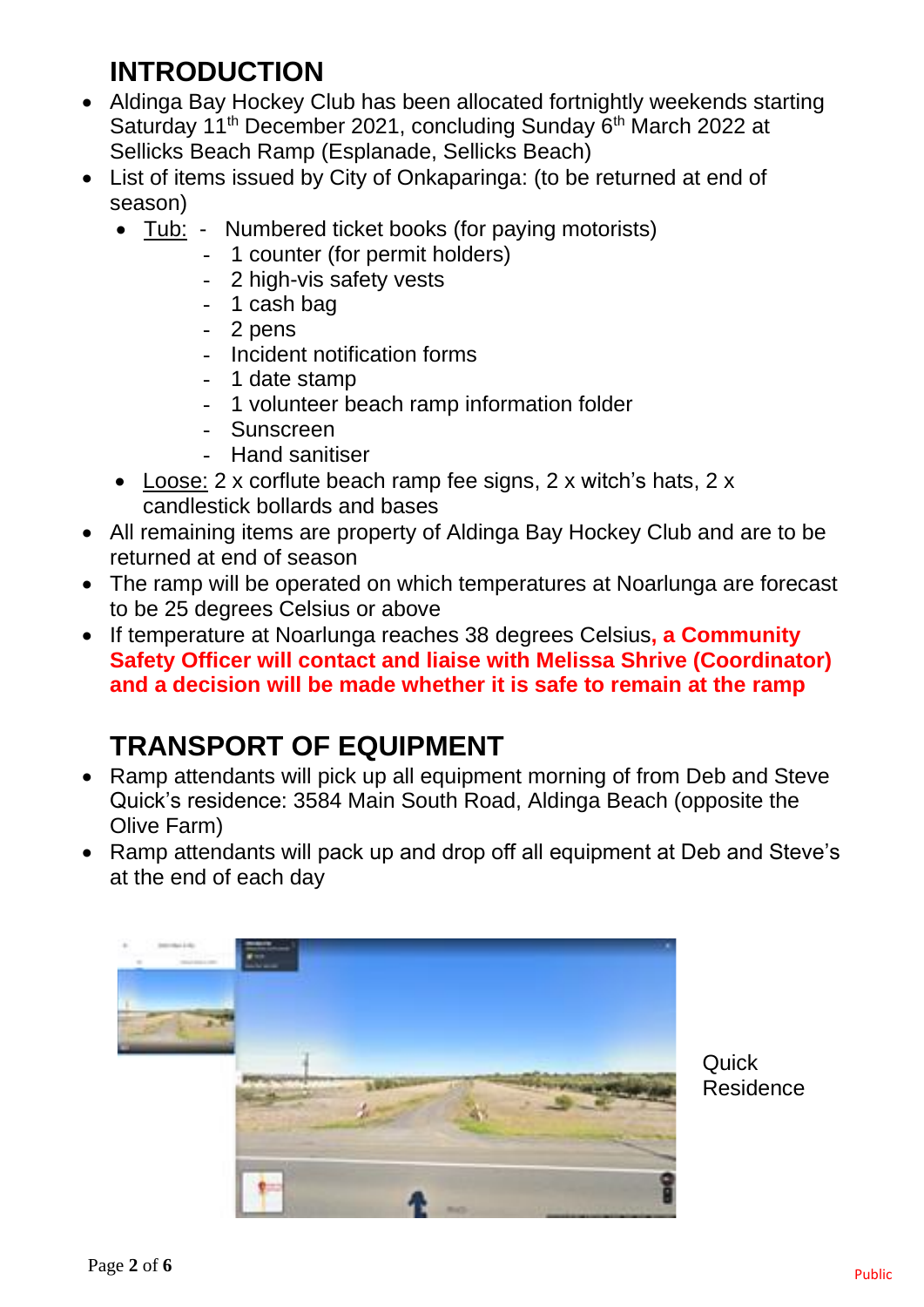## **BEACH RAMP PROCEDURE**

- Operate from 9am to 5pm
- No vaccine mandates
- No QR check in required
- Anyone underage operating the ramp must have an adult present
- It is strongly recommended for all ramp attendants to wear masks
- Must charge motorists \$8 to drive their vehicle on the beach unless they produce a physical hardcopy current council vehicle beach permit (NO EXCEPTIONS) or the vehicle is an emergency services vehicle
- For permit holders: click counter
- For paying motorists: Stamp date and tick day on numbered Beach Day Pass and issue to each motorist
- End of Day reconciliation:
	- o Qty of Permit Holders Permitted to Enter
		- Counter Clicked = Permit Holders permitted to Enter
	- o Qty of Tickets Sold
		- Cash Sales + EFTPOS Sales = Tickets SOLD = Beach Day Pass used
		- All variances to be noted on documentation

### Current 2021/2022 Beach Permit Beach Day Pass



Top section to be completed and retained

Bottom section to be completed then issued to paying motorist



- City of Onkaparinga residents can source Beach passes prior from the McLaren Vale Visitor Centre, Onkaparinga Council offices and Onkaparinga libraries, or from a Community Safety Officer present on the day by showing a current driver's license
- The Community Safety Officer will advise ramp attendants when the beach is full and to stop letting vehicles on the beach
- If there are any injuries, the most ABHC can do is supply only band-aids and direct them to call an ambulance or go to hospital if needed
- If there are any maintenance complaints from the public such as no toilet paper, overflowing bins etc. call Council on 8384 0622 (do not tell the Rangers present) and report it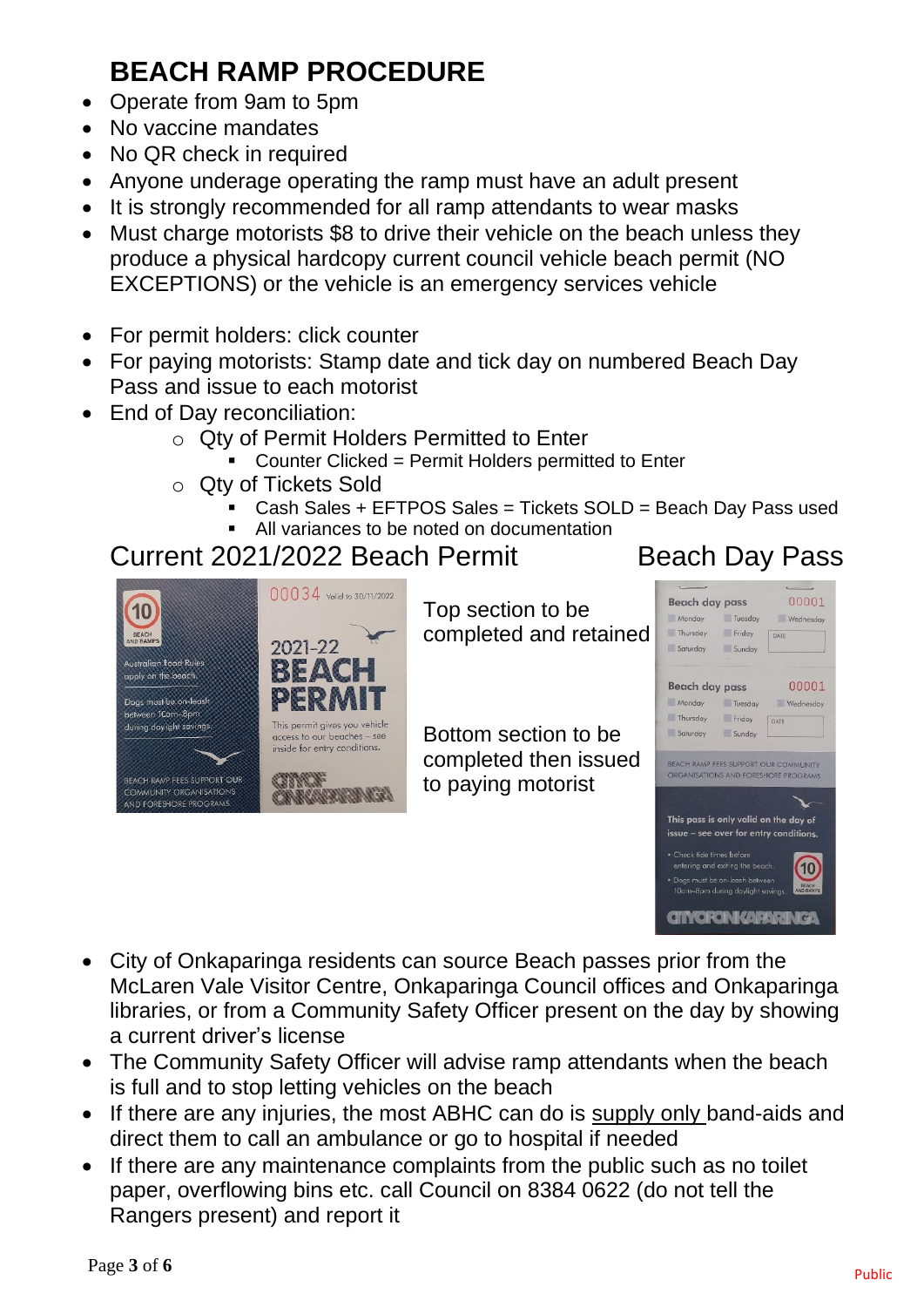## **DEALING WITH CONFLICT**

- It is an offence to drive a vehicle on the beach without a pass or without paying the fee when the ramp is monitored. Fines of \$187 may apply, enforced by council's Community Safety Officers
- **NEVER ENTER INTO AN ARGUMENT!** Simply advise that failure to pay the fee may result in an expiation or prosecution. Never attempt to stop or intercept a vehicle for obtaining the prescribed fee
- If a motorist refuses to pay the ramp fee and enters the beach without presenting a current vehicle beach permit, the ramp attendant must:
	- Complete the Beach Ramp Incident Report Form (copies are in the volunteer beach ramp information folder located in the tub)

|                            |        | <b>Beach Ramp Incident Report Form</b>                                                                                                                                                                                         |                                                                                                                                                                                                                                      |                                                                                                               |
|----------------------------|--------|--------------------------------------------------------------------------------------------------------------------------------------------------------------------------------------------------------------------------------|--------------------------------------------------------------------------------------------------------------------------------------------------------------------------------------------------------------------------------------|---------------------------------------------------------------------------------------------------------------|
|                            |        | Beach Ramp: https://www.com/communication.com/communication.com/communication.com/communication.com/                                                                                                                           |                                                                                                                                                                                                                                      |                                                                                                               |
|                            |        | Date: Time: Time: Time: 1999                                                                                                                                                                                                   |                                                                                                                                                                                                                                      |                                                                                                               |
|                            |        |                                                                                                                                                                                                                                |                                                                                                                                                                                                                                      |                                                                                                               |
| <b>Vehicle Description</b> |        |                                                                                                                                                                                                                                |                                                                                                                                                                                                                                      |                                                                                                               |
|                            |        |                                                                                                                                                                                                                                |                                                                                                                                                                                                                                      |                                                                                                               |
| Sedan :                    | $\Box$ | Station Wagon                                                                                                                                                                                                                  |                                                                                                                                                                                                                                      | <b>Utility</b> L                                                                                              |
| Van II                     |        | Motorbike                                                                                                                                                                                                                      | $\Box$                                                                                                                                                                                                                               | Other I                                                                                                       |
|                            |        | Details of incident: the contract of the contract of the contract of the contract of the contract of the contract of the contract of the contract of the contract of the contract of the contract of the contract of the contr |                                                                                                                                                                                                                                      |                                                                                                               |
|                            |        |                                                                                                                                                                                                                                |                                                                                                                                                                                                                                      |                                                                                                               |
|                            |        | <b>The company's company's company's company's</b>                                                                                                                                                                             |                                                                                                                                                                                                                                      |                                                                                                               |
|                            |        | and the property of the contract of the contract of the contract of the contract of                                                                                                                                            |                                                                                                                                                                                                                                      |                                                                                                               |
|                            |        |                                                                                                                                                                                                                                |                                                                                                                                                                                                                                      |                                                                                                               |
|                            |        | the property of the property of the property of                                                                                                                                                                                | <b>Contract Contract Contract Contract Contract Contract Contract Contract Contract Contract Contract Contract Contract Contract Contract Contract Contract Contract Contract Contract Contract Contract Contract Contract Contr</b> |                                                                                                               |
|                            |        | <b>Service Contract Contract</b>                                                                                                                                                                                               |                                                                                                                                                                                                                                      | the complete state of the complete state of the complete state of the complete state of the complete state of |
|                            |        | the property company of the company of the company of the company of the company of the company of                                                                                                                             |                                                                                                                                                                                                                                      |                                                                                                               |
| Witness                    |        |                                                                                                                                                                                                                                |                                                                                                                                                                                                                                      |                                                                                                               |
|                            |        |                                                                                                                                                                                                                                |                                                                                                                                                                                                                                      |                                                                                                               |
|                            |        | Witness Name: Name: Witness Name: Name: Name: Name: Name: Name: Name: Name: Name: Name: Name: Name: Name: Name: Name: Name: Name: Name: Name: Name: Name: Name: Name: Name: Name: Name: Name: Name: Name: Name: Name: Name: Na |                                                                                                                                                                                                                                      |                                                                                                               |
|                            |        |                                                                                                                                                                                                                                |                                                                                                                                                                                                                                      |                                                                                                               |
|                            |        | Witness contact phone number: www.common.com/                                                                                                                                                                                  |                                                                                                                                                                                                                                      |                                                                                                               |
|                            |        |                                                                                                                                                                                                                                |                                                                                                                                                                                                                                      |                                                                                                               |
|                            |        | Ramp attendant Signatures and Contract and Contract and Contract and Contract and                                                                                                                                              |                                                                                                                                                                                                                                      |                                                                                                               |
|                            |        |                                                                                                                                                                                                                                |                                                                                                                                                                                                                                      |                                                                                                               |
|                            |        |                                                                                                                                                                                                                                |                                                                                                                                                                                                                                      |                                                                                                               |

Beach Ramp Incident Notification Form

- It is important that as much information about the incident is collected:
	- Vehicle registration (take a photo!)
	- Vehicle model and colour
	- Date and time of incident
	- Details of the incident
- Contact Council 8384 0622 (after hours number) to report the incident
- Hand the completed Incident Report Form to the Community Safety Officer or email it to: communitysafetygeneral@onkaparinga.sa.gov.au
- If any motorist starts being aggressive, call SAPOL immediately on 131 444
- Call SAPOL immediately for any illegal incidences on 131 444 ie unsafe driving and speeding on the beach
- Dogs must be on a lead between 10am 8pm and if this is not adhered to, please contact the Community Safety Officer on 8384 0622
- Numbers to call (these numbers are also listed in the volunteer beach ramp information folder located in the tub)

| - Council Office (Business Hours M-F 9am-5pm) | 8384 0666    |
|-----------------------------------------------|--------------|
| - Council Office (After hours)                | 8384 0622    |
| - Martin Atherton (Council Team Leader)       | 8384 0666    |
| - SAPOL                                       | 131 444      |
| - Emergency – Police/Ambulance/Fire           | 000          |
| - Shark Sightings                             | 1800 065 522 |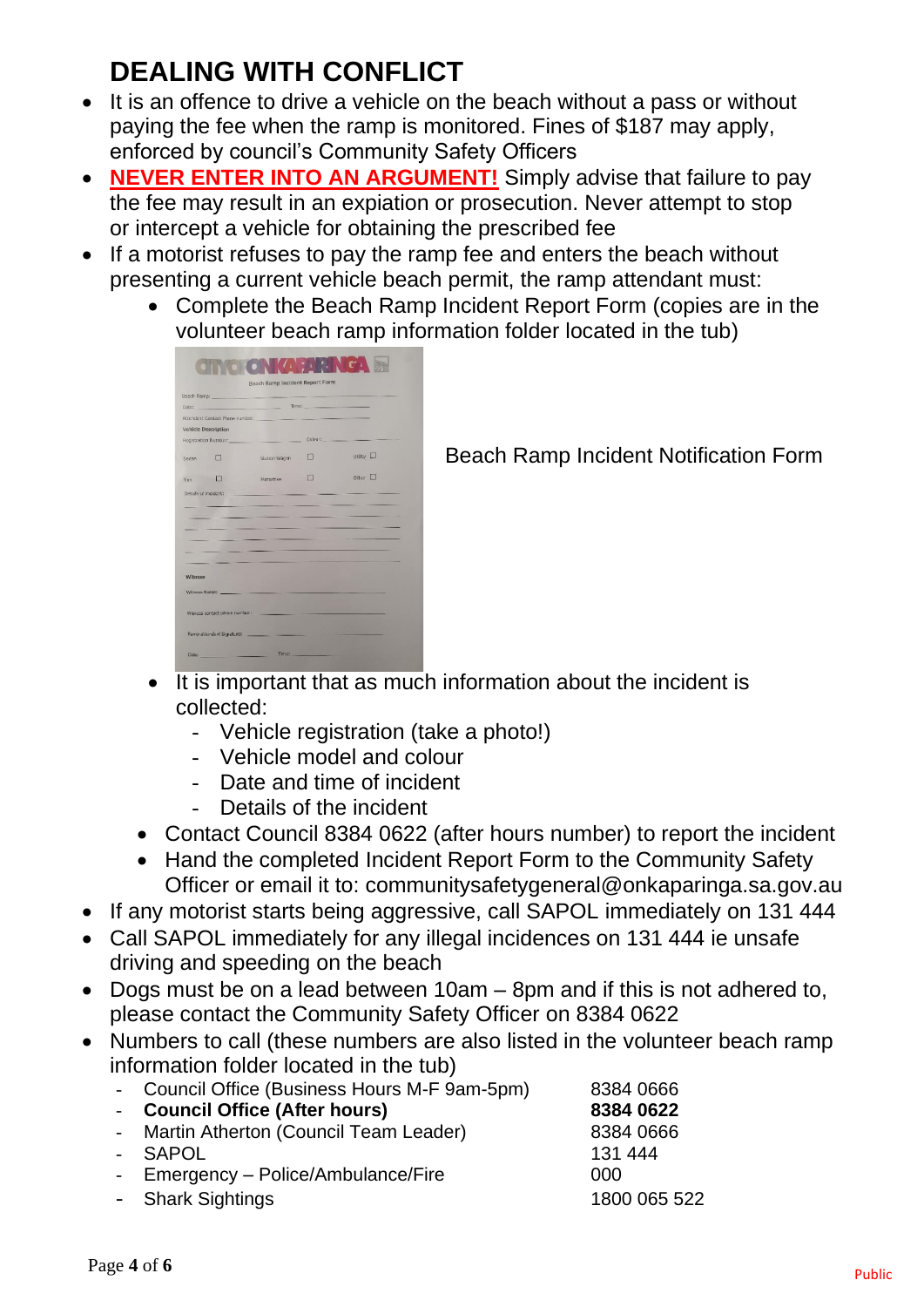### **EFTPOS MACHINE**

#### Turning the Unit on:

Press the Green button for 2 seconds

The Unit will boot and connect to the Optus network A docket will print confirming logon to the network

#### Using the unit:

#### Processing a payment:

- Enter the amount, in Cents, you want to charge the customer which will appear on the screen
	- $\circ$  \$8.00 {Eight Dollars} = 800
- Press OK (Green Button)
- The Customer can now Tap, Swipe or insert their card to process the payment
- The first receipt printed is the club's copy and must be retained for reconciling
- Please be CONSEVATIVE with Customer Receipts.
- The unit will ask if you want to print a customer copy.
	- o Press NO, if Customer does not want copy
	- o Press YES, if the customer requests a copy

#### Refunds:

- In the unlikely event that a refund needs to be made:
	- o Press the F3 function on the screen (OTHER)
	- o Press 1.Refund on the screen
	- o Enter the amount and confirm then press OK (Green Button)
	- o The customer can now Tap, Swipe or Insert their card to accept the refund

#### Turning the unit off:

- Once finished for the day:
	- o Remove the unit from the charging base
	- o Press and hold the Func (Blue Key) and the CLEAR (Yellow) key for 2 seconds simultaneously.
	- $\circ$  The unit will shut down.
	- o Do not let machine to sit on Charging Unit. Leave it off.
	- o It will automatically restart